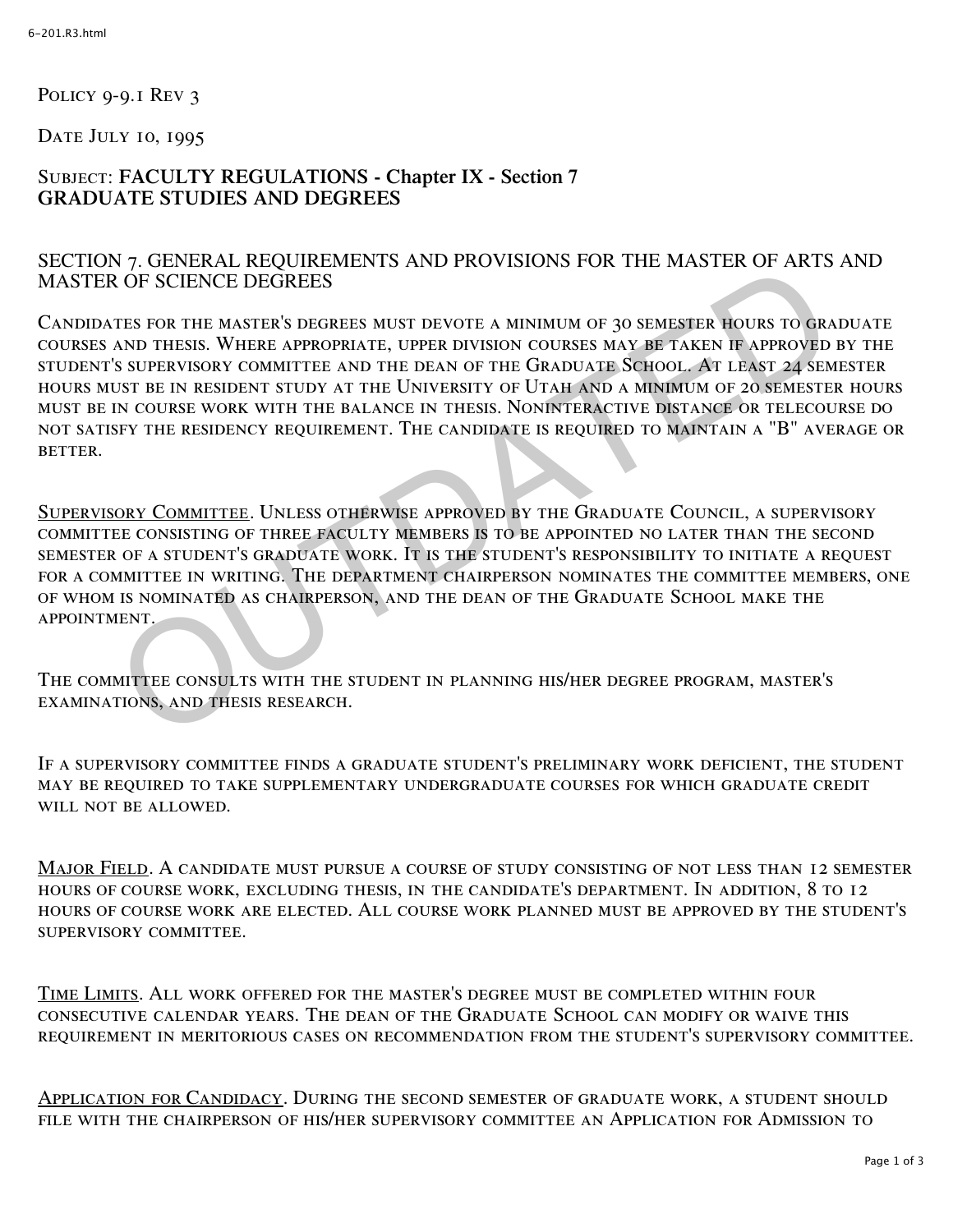CANDIDACY FOR THE MASTER'S DEGREE. AFTER COMPLETION OF  $75\%$  OF COURSE WORK, THE FORMAL Application for Admission to Candidacy for the master's degree should be reviewed by the supervisory committee for approval and then forwarded to the Graduate School for approval by the dean. The application must reach the Graduate School office by the last day of the semester preceding the semester of graduation.

Transfer Credit. A student who has done graduate work of high grade in another institution of recognized standing may transfer up to six semester hours' credit for such work if it is approved by the student's supervisory committee. However, when a graduate of the University of Utah duly registered for the master's degree is advised by the supervisory committee to pursue studies for a period of time at another institution because of special facilities available there, such period of study may be considered as residence work toward the degree, provided the arrangement is approved in advance by the dean of the Graduate School.

Examinations. A Master of Arts or Master of Science student shall be required to take a comprehensive oral and/or written examination conducted by the student's supervisory committee. A supervisory committee may waive this examination for a student who has passed with a grade equivalent to "B" or better in an undergraduate comprehensive examination in the student's graduate field. OF THE SHOENER SOURCE MENISMONT COMMITTEL. HOWEVER, WHEN A GRADUATE OF THE UNITY REGISTERED FOR THE MASTER'S DEGREE IS ADVISED BY THE SUPERVISORY COMMITTE<br>TUDIES FOR A PERIOD OF TIME AT ANOTHER INSTITUTION BECAUSE OF SPECI

Each department shall establish its own policy on whether the master's comprehensive examination is required early in the student's program as a qualifying examination, or at the conclusion of course work as a final comprehensive examination or both. However, the comprehensive examination is not to be combined with the thesis defense.

Language. Candidates for the Master of Arts degree must demonstrate language competence in a least one foreign language at the level of "standard proficiency." Each candidate's major department will determine the foreign language in which he/she is required to demonstrate competence. However, departments may establish additional language requirements for the Master of Arts degree. There is no university-wide language requirement for the Master of Science degree, but departments may establish a language requirement for the Master of Science degree.

Thesis. Normally each candidate will present a research thesis on a subject within the field of his/her major department. It must represent from 6 to 10 semester hours of the work presented for the degree. The supervisory committee shall schedule a public oral examination at which the candidate must defend his/her thesis satisfactorily before it gives final approval of the thesis.

However, jurisdiction over the thesis requirement for the Master of Arts and Master of Science degrees is delegated to the Graduate Council to enable the council to authorize colleges and/or departments to institute alternatives to that requirement when in the judgment of the department or college faculties and the council these alternatives will strengthen the degrees.